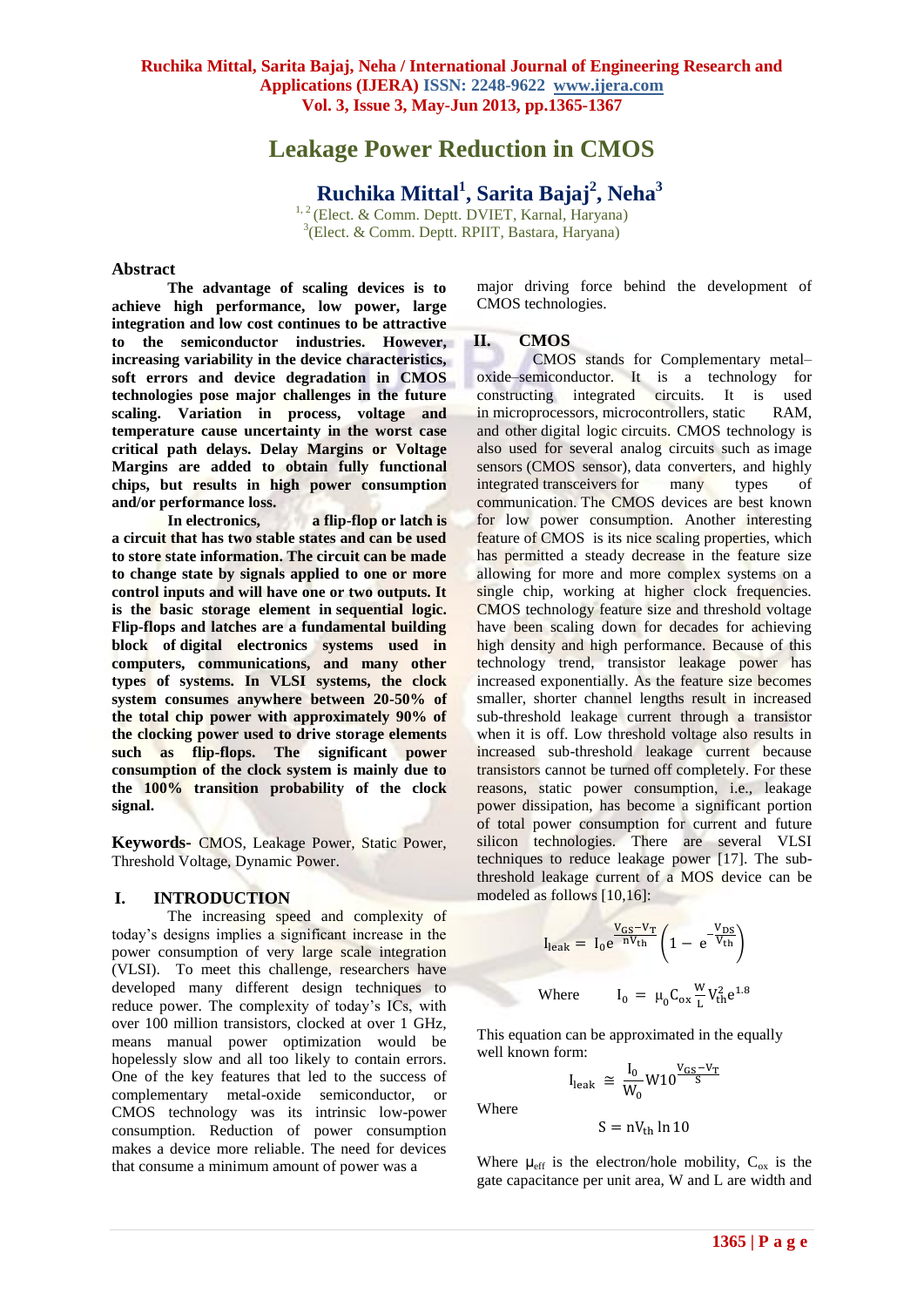## **Ruchika Mittal, Sarita Bajaj, Neha / International Journal of Engineering Research and Applications (IJERA) ISSN: 2248-9622 www.ijera.com Vol. 3, Issue 3, May-Jun 2013, pp.1365-1367**

length of the channel respectively,  $V_t$  is the threshold voltage, n is the sub-threshold swing co-efficient,  $V_T$ is the thermal voltage,  $V_{gs}$  is the transistor gate to source voltage and  $V_{ds}$  is the drain to source voltage. Fig. 1 shows the subthreshold leakage trends with deep-submicron technologies [7, 18].



Fig. 1 Subthreshold leakage power trends

## **III. POWER DISSIPATION**

The increasing use of portable and battery operated devices has raised the demand for low power devices. With higher speed and density of CMOS circuits, power dissipation has become a growing concern.

## *A. Dynamic Power Dissipation*

Dynamic power dissipation occurs in the logic gates that are in the process of switching from one state to another. It is caused by the current flow from the charging and discharging of parasitic capacitances.

#### *B. Static Power Dissipation*

Static power dissipation is associated with inactive logic gates (i.e., not currently switching from one state to another). It is caused by leakage currents while the gates are idle; that is, no output transitions.

## **IV. LITERATURE REVIEW**

Hiroshi Kawaguchi *et al.* implemented A Reduced Clock-Swing Flip-Flop (RCSFF) for 63% Power Reduction. RCSFF is composed of a reduced swing clock driver and a special flip-flop which embodies the leak current cutoff mechanism. It can reduce the clock system power of a VLSI down to one-third compared to the conventional flip-flop through the reduced clock swing down to 1 V.

Chulwoo Kim *et al.* described A Low-Swing Clock Double-Edge Triggered Flip-Flop. This is developed to reduce power consumption significantly compared to conventional flip-flops. Power consumption in the clock tree is reduced because LSDFF uses a double-edge triggered operation as

well as a low-swing clock. The power saving in flipflop operation is estimated to be 28.6% to 49.6% with additional 78% power saving in the clock network. Dan Ernst *et al*. implemented about circuit-level correction of timing errors for low-power operation using Razor FF. Here Dynamic voltage scaling is used which is one of the more effective and widely used methods for power-aware computing. .

Subhasish Mitra *et al.* described about Built-In Soft Error Resilience for Robust System Design. It is design technique for correcting soft errors in latches, flip-flops and combinational logic.

[Yuji](http://ieeexplore.ieee.org/search/searchresult.jsp?searchWithin=p_Authors:.QT.Kunitake,%20Yuji.QT.&newsearch=partialPref) Kunitake *et al*. implemented about A Simple Flip-Flop Circuit for Typical-Case Designs for DSM. In this paper, canary logic is proposed that enables the typical-case design. and is easier to design than the previously proposed Razor logic by eliminating delayed clock. Simulations shows that the canary logic achieves average power reduction of 30%.

David Li *et al*. illustrated Design of a Novel High-Performance Reduced Clock-Swing Pre-Discharge Flip-Flop. These are very attractive in high-performance deep-pipelined systems since significant power reduction can be achieved with minimal performance degradation.

Touqeer Azam *et al*. concluded the robust low power design which provides robust low power circuit operation under different variations at a reduced performance/ power loss. Sensor based design methodology was presented that minimizes pessimistic margin, while providing reliable circuit operation.

Kavita Mehta *et al.* enumerates about Low Power Efficient D Flip Flop Circuit that explains low power, high speed design of D flip flop. In this various techniques to minimize sub threshold leakage power as well as the power consumption of the CMOS circuits was presented. It shows a design for D flip flop to increase the overall speed of the system as compared to other circuits to achieve low power consumption with minimum transistor count.

Uma Nirmal *et al*. enumerated A Low Power High Speed Adders using MTCMOS Technique. Addition is the most basic arithmetic operation and adder is the most fundamental arithmetic component of the processor. Several adders can be implemented in many ways such as carry look-ahead (CLA), carry-skip adder (CSA) and ripple carry adder (RCA) depending on the delay and power consumption requirements. MTCMOS is an effective circuit level technique that provides a high performance and low-power design by utilizing both low and high-threshold voltage transistors.

Yuji Kunitake *et al*. worked on the Possibilities to Miss Predicting Timing Errors in Canary Flip-flops. An alternative timing-errorpredicting FF named canary FF and its critical issues has discussed in this paper. Simulations unveil that